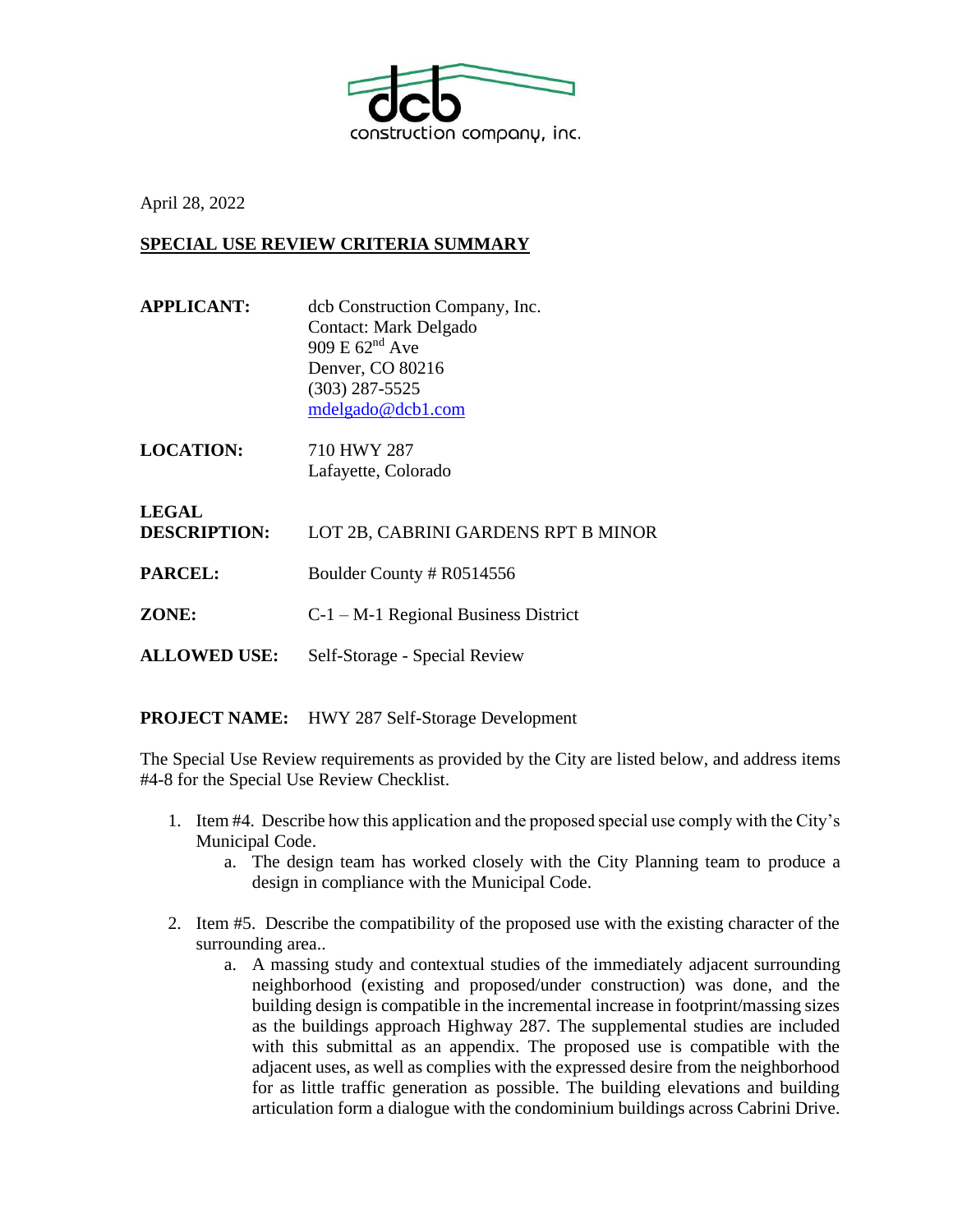- 3. Item #6. Describe the compatibility of the proposed use with the existing character of the surrounding area..
	- a. The proposed site improvements and architecture of the building will provide a positive impact to the surrounding properties while offering a much-needed amenity to the regional and immediate residents, businesses as well as the surrounding community. This project addresses the neighborhood's concern of the generation of additional traffic with a very low traffic generating function (as supported by the traffic report submitted with this application), as well as provides an economically viable revenue source for the City between the storage facility and future retail pad business.
- 4. Item #7. Describe any negative impacts, both environmentally and physically, that may result from the proposed use and how these impacts are proposed to be reduced.

Taking into consideration any proposed mitigation measures, the special use shall not create significant adverse impacts on government services and existing developments in the surrounding neighborhood or on any anticipated future development permitted by this chapter (26-15-4 of the Lafayette Municipal Code). Significant impacts included but are not limited to:

- a. Significant impact in traffic generation and parking;
	- i. An extensive traffic generation study was done to support that the proposed storage use will generate a very low volume of traffic as compared to other proposed uses.
- b. Lack of screening of parking, loading, traffic circulation, or outdoor activities; garbage collection facilities and storage;
	- i. The proposed landscape design provides a living buffer between the neighboring residences and Cabrini Drive. The location of traffic circulation and any loading activities will be concentrated at the entrance to the site on Cabrini Drive, and along the western part of the site (which will be shielded by the building). The trash enclosure is screened by the landscaping, and the enclosure materials will replicate materials used at the base of the building, blending in with the overall appearance.
- c. Significant intrusions of noise, light, dust, or glare onto nearby properties;
	- i. The proposed landscape design provides a living buffer between the neighboring residences and Cabrini Drive. Tinted glazing is also proposed at the glazing facing the residences.
- d. Significant increases in burdens on housing, schools, public utilities, or governmental services such as fire, ambulance, police, library and recreation; or
	- i. The building will not produce a burden on any housing availabilities, or generate residential impacts on local services. The building will have a large field of solar panels to reduce its impact on the public utilities, and utilize existing utility infrastructure without causing a need for an increase in the utility infrastructure sizing.
- e. Hours of operation.
	- i. The facility hours of operation will be 6a-10p. The proposed design includes consideration of the impact outside of normal business hours and addresses it through building materials and landscaping.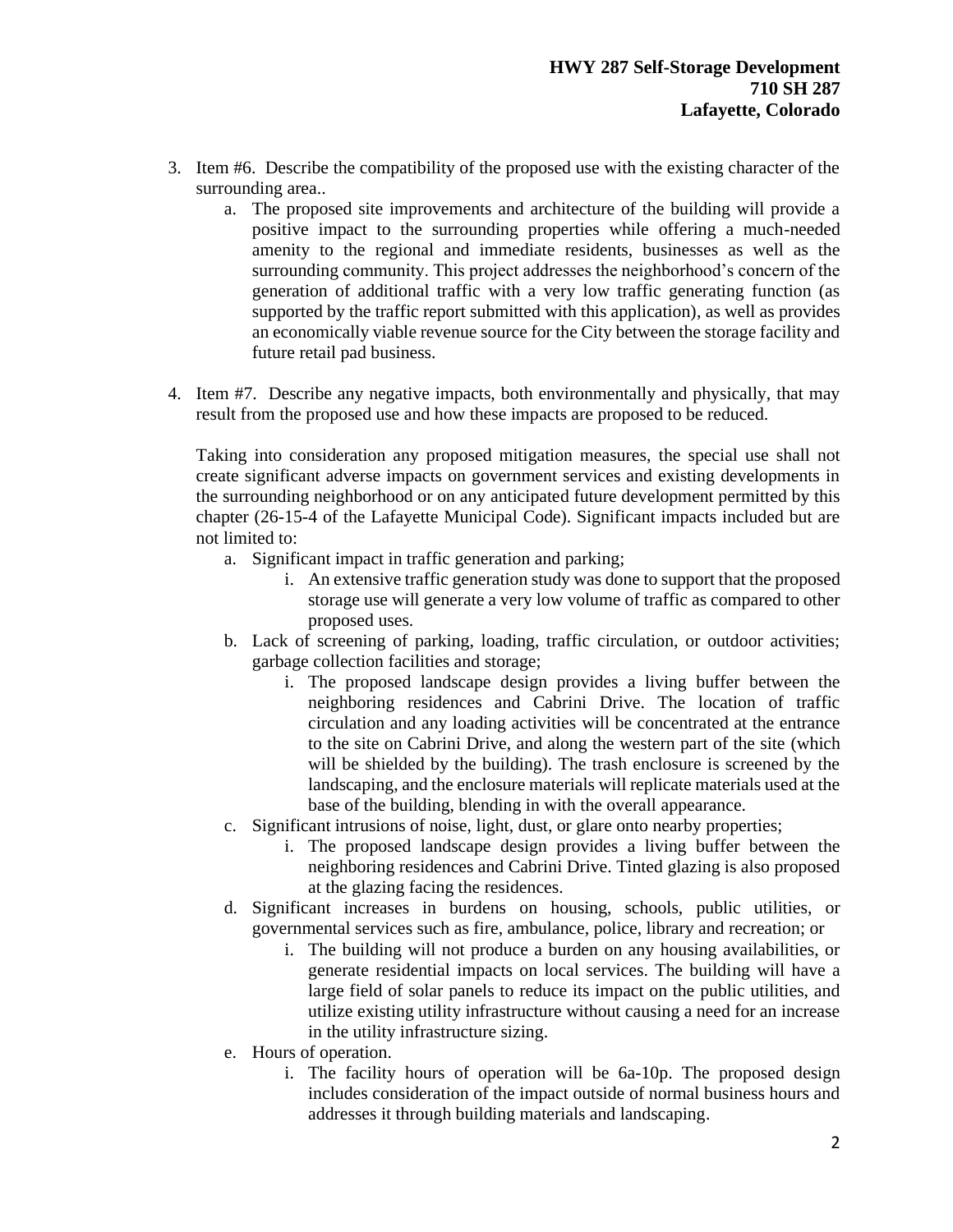5. Item #8. Describe the compatibility of the proposed use and the site plan with the current Comprehensive Plan.

The four planning frameworks of the Comprehensive Plan and their relationship to the proposed project are below.

- a. Connected Community
	- i. This project provides growth for the multi-modal network within the area by providing a framework for pathways to connect to the adjacent neighboring housing and businesses from the highway to Cabrini drive, as well as completes two north-south connections for the neighboring businesses to the north and south. It will also provide desirable landscaping along the east side of the property.
	- ii. The self-storage facility has been designed with a high priority on customer security and safety in mind, with pedestrian pathways that provide high visibility. The self-storage facility will also be monitored by interior and exterior video surveillance to mitigate vandalism and loitering activities. On-site management will be present during the day from 9a-5p and walk the property twice a day per operational standards.
- b. Community Character
	- i. The building design and materials are compatible with the existing buildings as well as the future condominiums that will be directly across Cabrini Drive. The proposed building architecture will incorporate high quality materials consisting of primarily masonry and brick, and architectural metal paneling, with varying, massing, textures, and colors. As mentioned, these different components have been articulated in such a way to help break up the façade but also provides a retail/office aesthetic, creating a visually appealing building that is highly contrary to the traditional appearance self-storage facilities.
- c. Strong Economy
	- i. Market studies done of the surrounding area identify a need for the proposed storage use; the northern area of the Highway 287 corridor is underserved by the existing storage facilities. The site will also be subdivided to provide space for a retail pad at the west, complimenting the existing retail to the north and south of the site.
- d. Environmental Stewardship
	- i. The open space area percentage proposed for the subdivided lot will be 27%. The large landscaped area along Cabrini Drive will provide a pleasant open space comprised of a variety of shrubs and bushes, along with a mix of evergreen and deciduous trees. The varied landscape will also provide an opportunity for wildlife habitation. The building itself will have a large area of solar panels on the roof to reduce the environmental impact of the facility's demand on the local infrastructure as well.